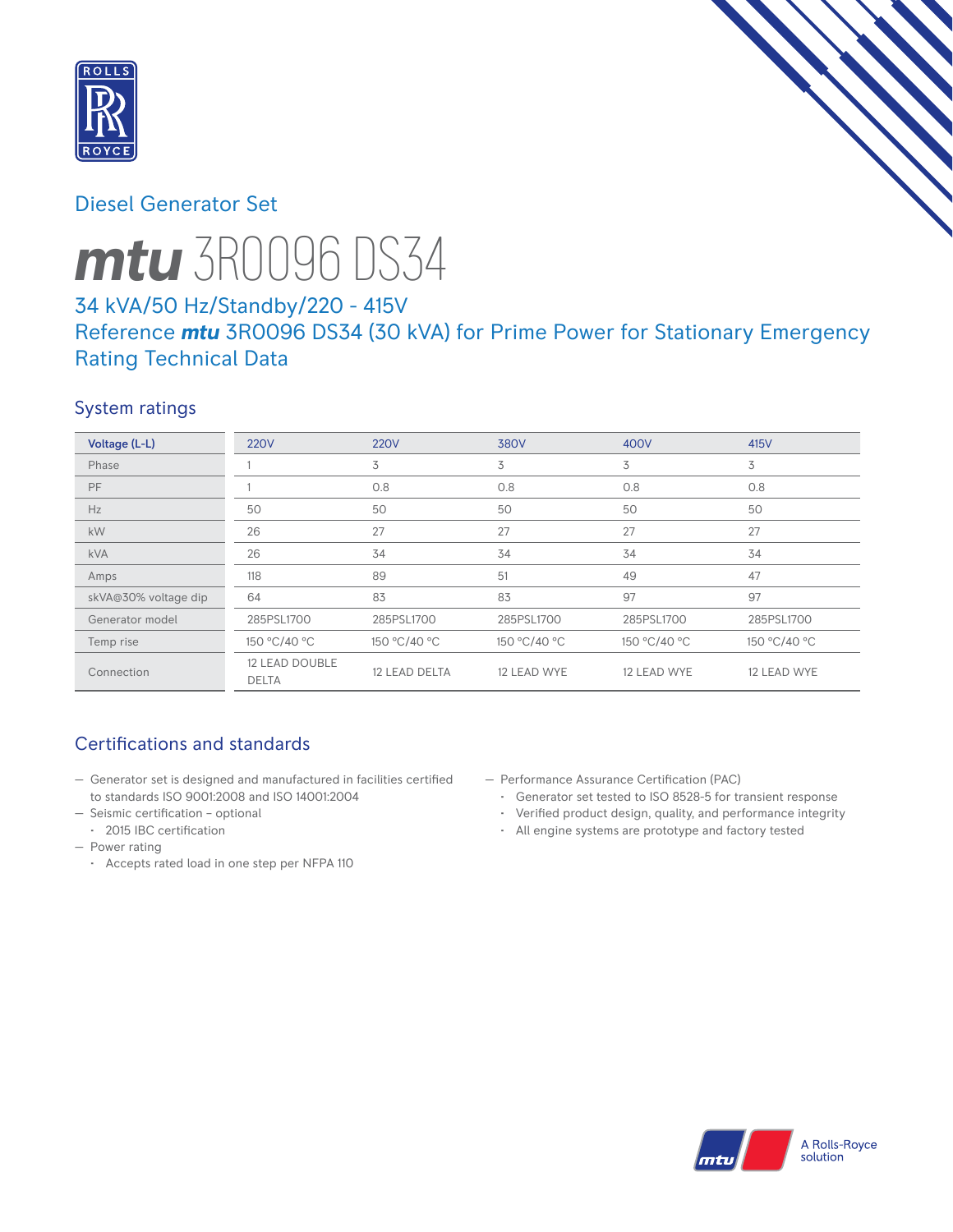## Standard features \*

- Single source supplier
- Global product support
- Two (2) Year/3,000 Hour Basic Limited Warranty
- 3029TFG89 diesel engine
	- 3.2 liter displacement
	- 4-cycle
- Engine-generator resilient mounted
- Complete range of accessories
- Cooling system
	- Integral set-mounted
	- Engine-driven fan

# Standard equipment \*

#### Engine

- Air cleaners
- Oil pump
- Oil drain extension and shut-off valve
- Full flow oil filter
- Fuel filter with water seperator
- Jacket water pump
- Thermostat
- Blower fan and fan drive
- Radiator unit mounted
- Electric starting motor 12V
- Governor mechanical droop
- Base formed steel
- SAE flywheel and bell housing
- Charging alternator 12V
- Battery box and cables
- Flexible fuel connectors
- Flexible exhaust connection

#### Generator

- NEMA MG1, IEEE, and ANSI standards compliance for temperature rise and motor starting
- Self-ventilated and drip-proof
- Superior voltage waveform
- Solid state, volts-per-hertz regulator
- $\pm$  1% voltage regulation no load to full load
- Brushless alternator with brushless pilot exciter
- 4 pole, rotating field
- 150 °C maximum standby temperature rise
- 1-bearing, sealed
- Flexible coupling
- Full amortisseur windings
- 125% rotor balancing
- 3-phase voltage sensing
- 100% of rated load one step
- 5% maximum total harmonic distortion
- Generator
	- Brushless, rotating field generator
	- 2/3 pitch windings
	- 250% short circuit capability with optional Permanent Magnet Generator (PMG)
- Digital control panel(s)
	- UL recognized, CSA certified, NFPA 110
	- Complete system metering
	- LCD display

### Digital control panel(s)

- Digital metering
- Engine parameters
- Generator protection functions
- Engine protection
- Windows®-based software
- Multilingual capability
- Communications to remote annunciator
- Programmable input and output contacts
- UL recognized, CSA certified, CE approved
- Event recording
- IP 54 front panel rating with integrated gasket
- NFPA 110 compatible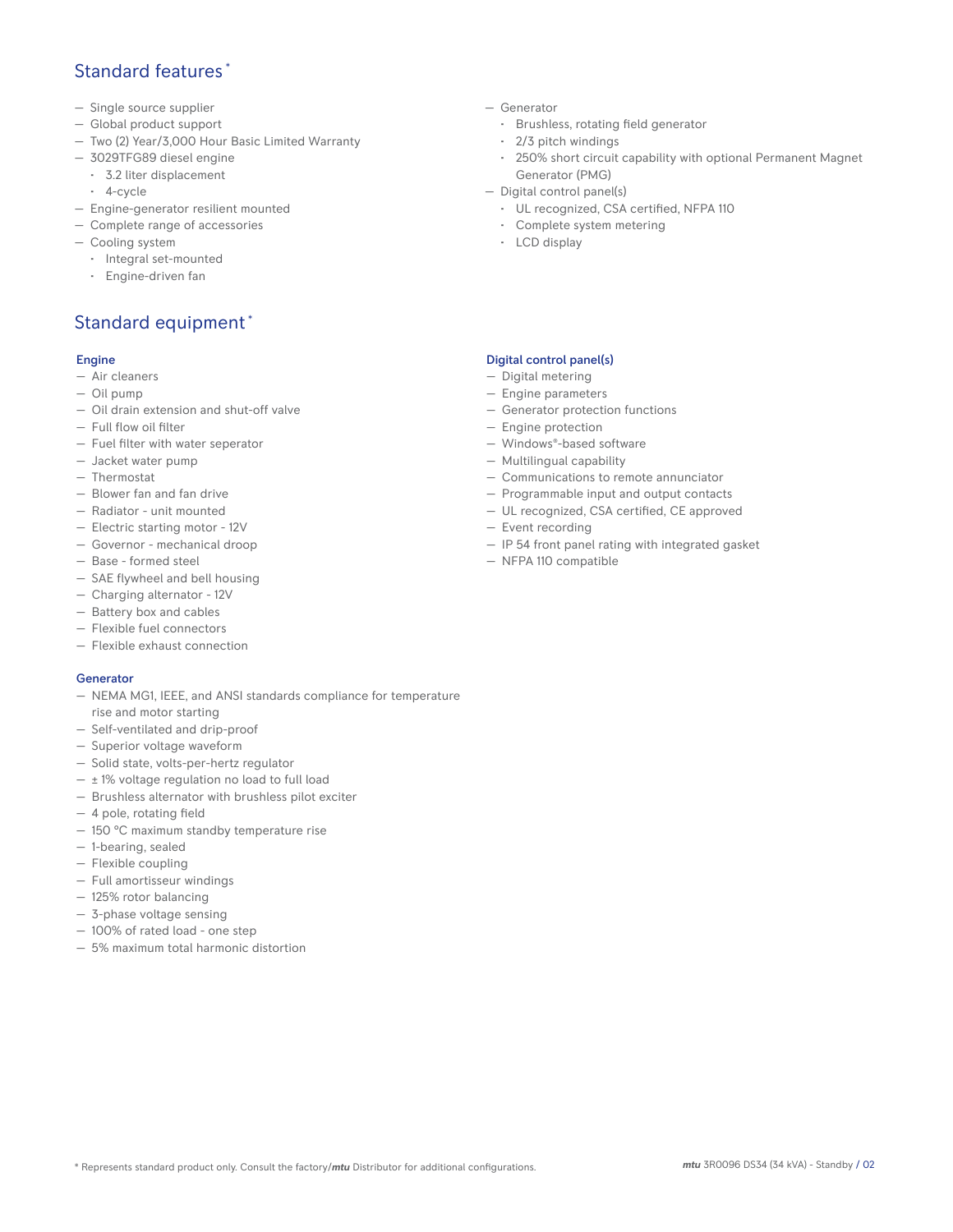# Application data

#### Engine

| Manufacturer                         | John Deere       |
|--------------------------------------|------------------|
| Model                                | 3029TFG89        |
| Type                                 | 4-cycle          |
| Arrangement                          | 3-inline         |
| Displacement: $L$ (in <sup>3</sup> ) | 2.9(177)         |
| Bore: cm (in)                        | 10.6(4.2)        |
| Stroke: cm (in)                      | 11(4.3)          |
| Compression ratio                    | 17.2:1           |
| Rated rpm                            | 1.500            |
| Engine governor                      | mechanical droop |
| Maximum power: kWm (bhp)             | 31(42)           |
| Steady state frequency band          | ±1%              |
| Air cleaner                          | dry              |
|                                      |                  |

## Liquid capacity

| Total oil system: L (gal)             | 8(2.1)   |
|---------------------------------------|----------|
| Engine jacket water capacity: L (gal) | 5.7(1.5) |
| System coolant capacity: L (gal)      | 11.4(3)  |

#### Electrical

| Electric volts DC                                            |     |
|--------------------------------------------------------------|-----|
| Cold cranking amps under -17.8 $^{\circ}$ C (O $^{\circ}$ F) | 925 |
| Batteries: group size                                        | 31  |
| Batteries: quantity                                          |     |
|                                                              |     |

#### Fuel system

| Fuel supply connection size    | 5/16" ID/-6 JIC |
|--------------------------------|-----------------|
| Fuel return connection size    | 5/16" ID/-6 JIC |
| Maximum fuel lift: m (ft)      | 2(6.6)          |
| Recommended fuel               | diesel #2       |
| Total fuel flow: L/hr (gal/hr) | 108 (28.6)      |

#### Fuel consumption

| At 100% of power rating: L/hr (gal/hr)<br>At 75% of power rating: L/hr (gal/hr)<br>At 50% of power rating: L/hr (gal/hr) | 8.7(2.3)<br>6.4(1.7)<br>4.5(1.2) |
|--------------------------------------------------------------------------------------------------------------------------|----------------------------------|
| Cooling - radiator system                                                                                                |                                  |
| Ambient capacity of radiator: °C (°F)                                                                                    | 50 (122)*                        |
| Maximum restriction of cooling air: intake                                                                               |                                  |
| and discharge side of radiator: kPa (in. H <sub>2</sub> 0)                                                               | 0.12(0.5)                        |
| Water pump capacity: L/min (gpm)                                                                                         | 91(24)                           |
| Heat rejection to coolant: kW (BTUM)                                                                                     | 18.1 (1,029)                     |
| Heat radiated to ambient: kW (BTUM)                                                                                      | 3.5(197)                         |
| Fan power: kW (hp)                                                                                                       | 0.62(0.83)                       |
|                                                                                                                          |                                  |

\* Installation of a gravity exhaust louver in a Level 3 enclosure will reduce the ambient capacity of the cooling system by 5  $^{\circ}$ C (9  $^{\circ}$ F).

| Air requirements                                   |            |
|----------------------------------------------------|------------|
| Aspirating: *m <sup>3</sup> /min (SCFM)            | 2.7(95)    |
| Air flow required for radiator                     |            |
| cooled unit: *m <sup>3</sup> /min (SCFM)           | 42 (1.472) |
| Remote cooled applications; air flow required for  |            |
| dissipation of radiated generator set heat for a   |            |
| maximum of 25 °F rise: *m <sup>3</sup> /min (SCFM) | 12.7(444)  |
|                                                    |            |

 $*$  Air density = 1.184 kg/m<sup>3</sup> (0.0739 lbm/ft<sup>3</sup>)

Exhaust system

| Gas temperature (stack): °C (°F)                            | 575 (1,067) |
|-------------------------------------------------------------|-------------|
| Gas volume at stack temperature: $m^3/m$ in (CFM)           | 6.3(222)    |
| Maximum allowable back pressure at                          |             |
| outlet of engine, before piping: kPa (in. H <sub>2</sub> O) | 7.5(30)     |